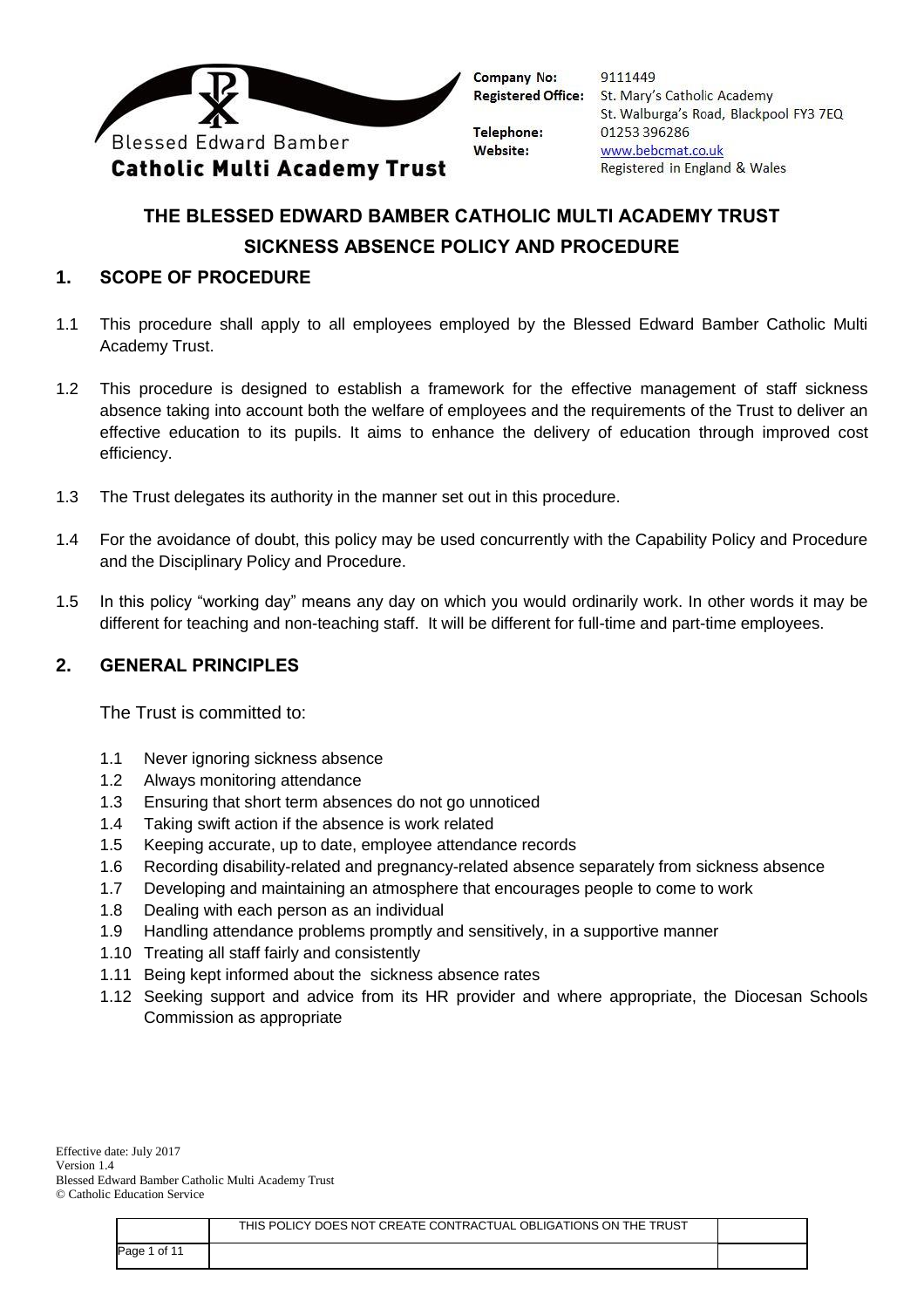## **3. YOUR OBLIGATIONS**

You are expected to:

- 1.1 Comply with the Trust's sickness notification procedure.
- 1.2 Ensure medical advice and treatment, where appropriate, is received and actioned as quickly as possible, in order to facilitate a return to work
- 1.3 Take and follow the medical advice and treatment offered
- 1.4 Keep in regular touch (consistent with your medical condition) and inform the Headteacher, or nominated person , of any significant developments affecting the period of absence.
- 1.5 Attend medical appointments promptly

## **4. SICKNESS NOTIFICATION PROCEDURE**

- 1.1 You must contact the Academy in accordance with your Contract of Employment (and for the Staff Handbook or equivalent document).
- 1.2 Brief details of the reason for absence and, if possible, some indication of a return to work date should be given during this contact. The position in relation to current workload should be discussed in order to help the Academy make appropriate cover arrangements.
- 1.3 If your absence is the result of an accident or an injury sustained at work, then this information must be made known. You should indicate if the incident has been reported, when it was reported and to whom.
- 1.4 If you are still unfit for work after three successive working days you must once again contact the Headteacher or nominated person on the fourth day as to the likely duration of the absence.
- 1.5 The Conditions of Service for Teachers in England and Wales (the Burgundy Book) stipulate that a selfcertificate should be completed from not later than the fourth working day of absence. Teachers are required to complete a self-certificate to cover every day of absence, including half days.
- 1.6 A doctor's Statement of Fitness for Work must be provided by all staff where sickness absence lasts beyond 7 calendar days.
- 1.7 The doctor's statement must be forwarded to the Headteacher, or nominated person, to reach them on or before the eighth day of absence.
- 1.8 If more than one doctor's statement is required for any period of absence, you must keep the Headteacher, or nominated person, informed of developments on a weekly basis. This is to ensure that the educational needs of the Academy/Trust are fulfilled and to give you the opportunity to indicate if there are any ways in which the Trust can support you and to give you the opportunity (if you wish it) to be kept up to date with developments in the Academy/Trust.
- 1.9 The requirement for weekly contact may be relaxed by the Trust if a doctor's Statement of Fitness for Work indicates that such contact would hamper your return to work. However, this must be by agreement between you and your Headteacher along with suitable alternative communication arrangements.

|              | THIS POLICY DOES NOT CREATE CONTRACTUAL OBLIGATIONS ON THE TRUST |  |
|--------------|------------------------------------------------------------------|--|
| Page 2 of 11 |                                                                  |  |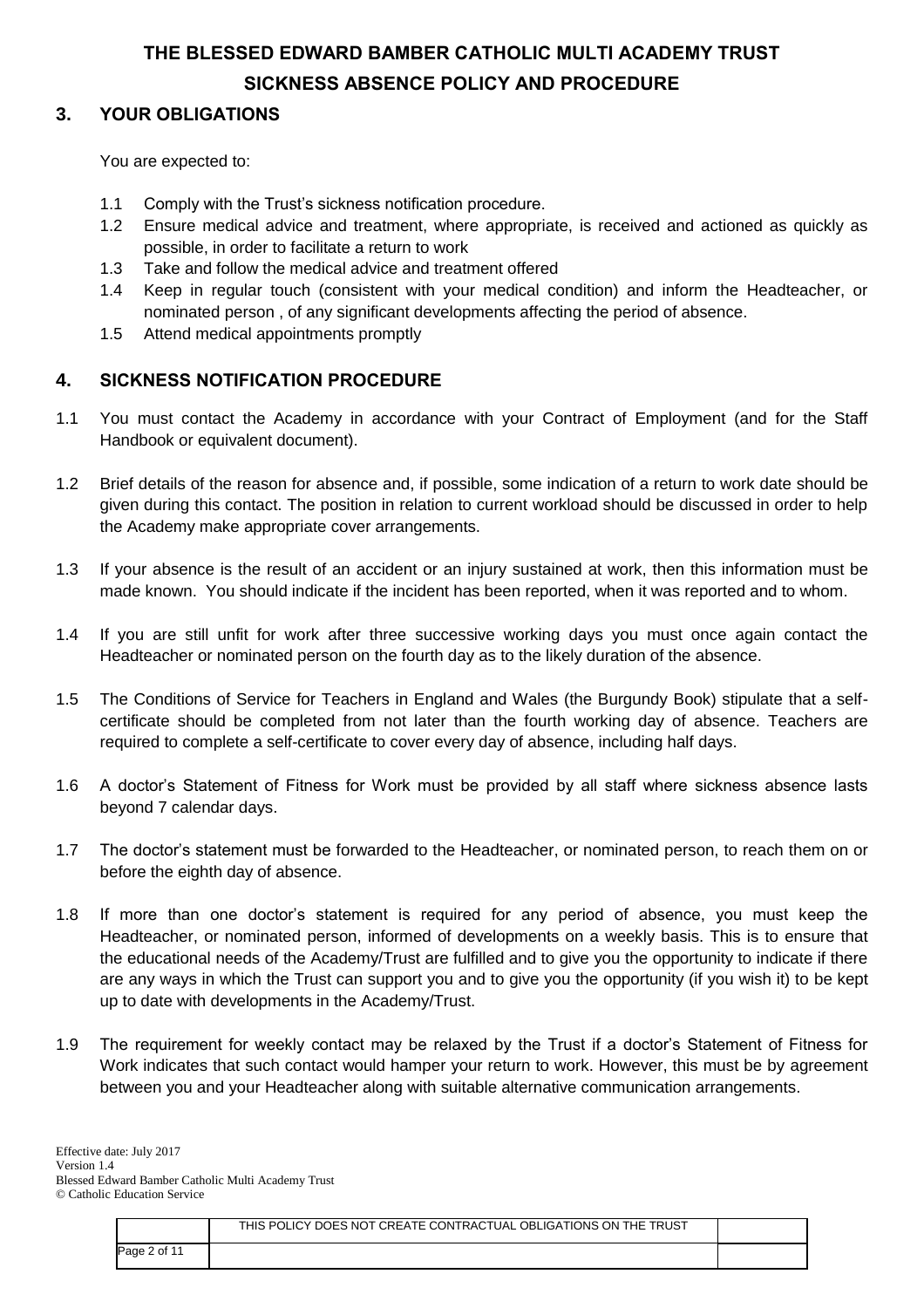## **5. RETURN TO WORK DISCUSSIONS**

- 1.1 After **every** absence your line manager must discuss with you:
	- 1.1.1 the reasons for your absence
	- 1.1.2 the appropriate notification has been completed
	- 1.1.3 your fitness to work and
	- 1.1.4 whether there are any issues which require particular support from the Academy/Trust.
- 1.2 A record of this return to work discussion should be placed on your personnel file.
- 1.3 Your line manager may use the return to work discussion as an opportunity to bring you up to date with developments within the Academy/Trust during your absence.
- 1.4 Because of the nature of the medical condition you may prefer not to discuss the reasons for absence with your line manager and in that case you may hold the return to work discussion with a member of the Senior Leadership Team.

## **6. OCCUPATIONAL HEALTH REFERRAL**

- 1.1 The Trust may at any time it considers appropriate refer you to Occupational Health for an assessment of:
	- (a) Your health
	- (b) Its impact on your attendance at Academy
	- (c) Its impact on your fitness to perform the duties required by your employment
	- (d) Its impact on your ability to attend formal meetings or interviews under any other procedure.
	- (e) What steps the Academy/Trust could take to improve your health and/or attendance

and you are expected to cooperate with such referrals.

- 1.2 Should you decide not to engage with the Occupational Health referral the Academy/Trust may proceed to make decisions without the benefit of medical advice.
- 1.3 Before making any decision to dismiss on notice under this Sickness Absence Policy and Procedure, the Academy/Trust will have referred you for at least one occupational health assessment relating to the current reason for absence..

|              | THIS POLICY DOES NOT CREATE CONTRACTUAL OBLIGATIONS ON THE TRUST |  |
|--------------|------------------------------------------------------------------|--|
| Page 3 of 11 |                                                                  |  |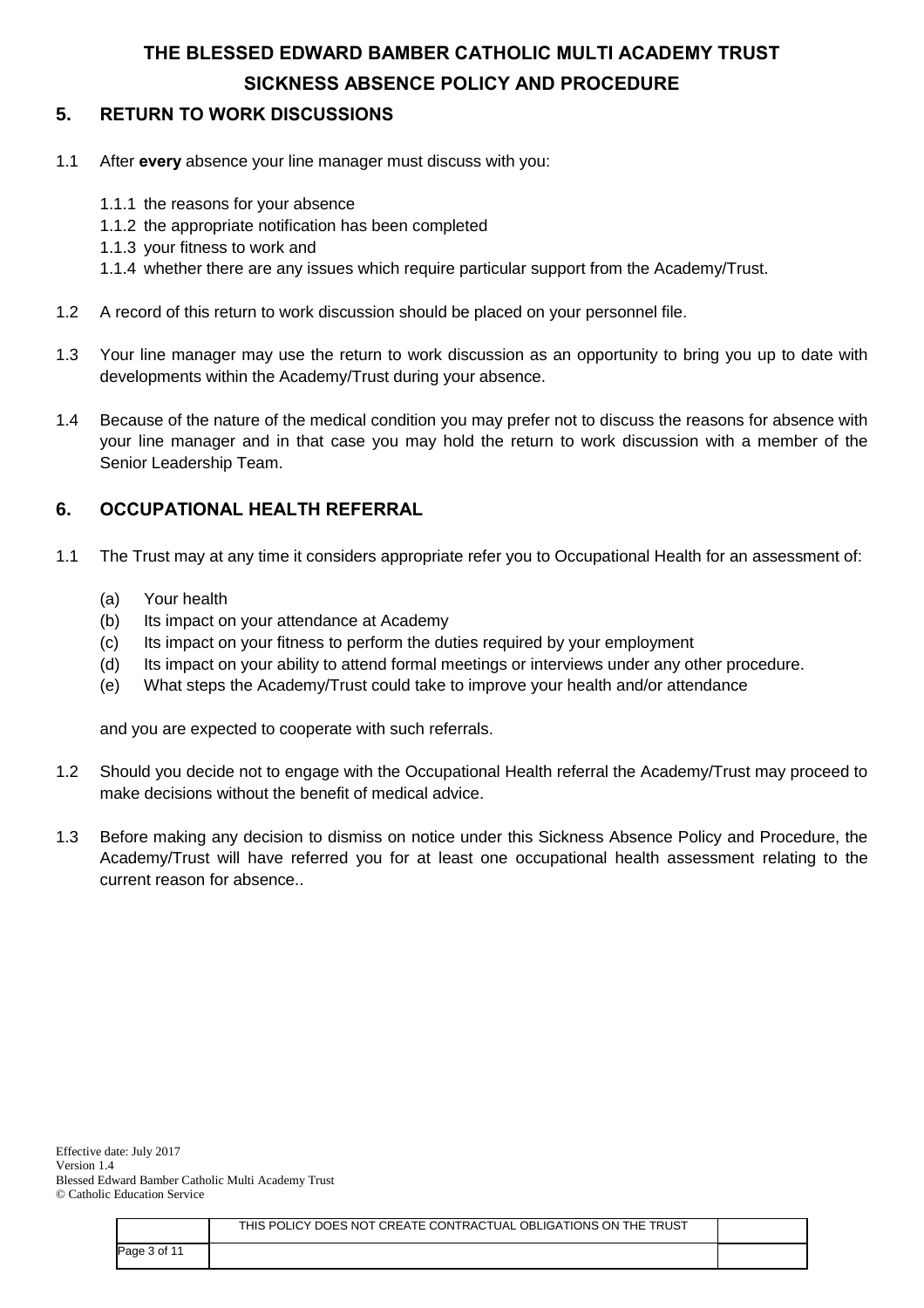## **7. ABSENCE REVIEWER, FINAL ABSENCE REVIEWER AND APPEAL MANAGER**

| <b>Employee</b><br>Level                      | <b>Absence</b><br><b>Reviewer</b>                                                                           | <b>Final Absence</b><br><b>Reviewer</b> | <b>Appeal</b><br><b>Manager</b> (re<br><b>Written</b><br><b>Warnings)</b> | <b>Appeal Manager</b><br>(re Dismissal) |
|-----------------------------------------------|-------------------------------------------------------------------------------------------------------------|-----------------------------------------|---------------------------------------------------------------------------|-----------------------------------------|
| <b>CEO/Executive</b><br>Director              | Chair of the Board<br>or another Board<br>member<br>nominated by the<br>Chair of the Board                  | Chair of the Board                      | <b>Trust Panel</b>                                                        | <b>Trust Appeal</b><br>Panel,           |
| Headteacher                                   | <b>CEO/Executive</b><br><b>Director</b>                                                                     | <b>CEO/Executive</b><br><b>Director</b> | <b>Trust Panel</b>                                                        | <b>Trust Appeal</b><br>Panel            |
| Other<br>Leadership<br>Spine                  | Headteacher                                                                                                 | Headteacher                             | CEO/Executive<br>Director                                                 | CEO/Executive<br>Director               |
| Other Teaching<br>and Support<br><b>Staff</b> | A member of the<br>Leadership Team<br>(other than the<br>Headteacher) as<br>appointed by the<br>Headteacher | Headteacher                             | <b>CEO/Executive</b><br>Director                                          | <b>CEO/Executive</b><br>Director        |

Effective date: July 2017 Version 1.4 Blessed Edward Bamber Catholic Multi Academy Trust © Catholic Education Service

|              | THIS POLICY DOES NOT CREATE CONTRACTUAL OBLIGATIONS ON THE TRUST |  |
|--------------|------------------------------------------------------------------|--|
| Page 4 of 11 |                                                                  |  |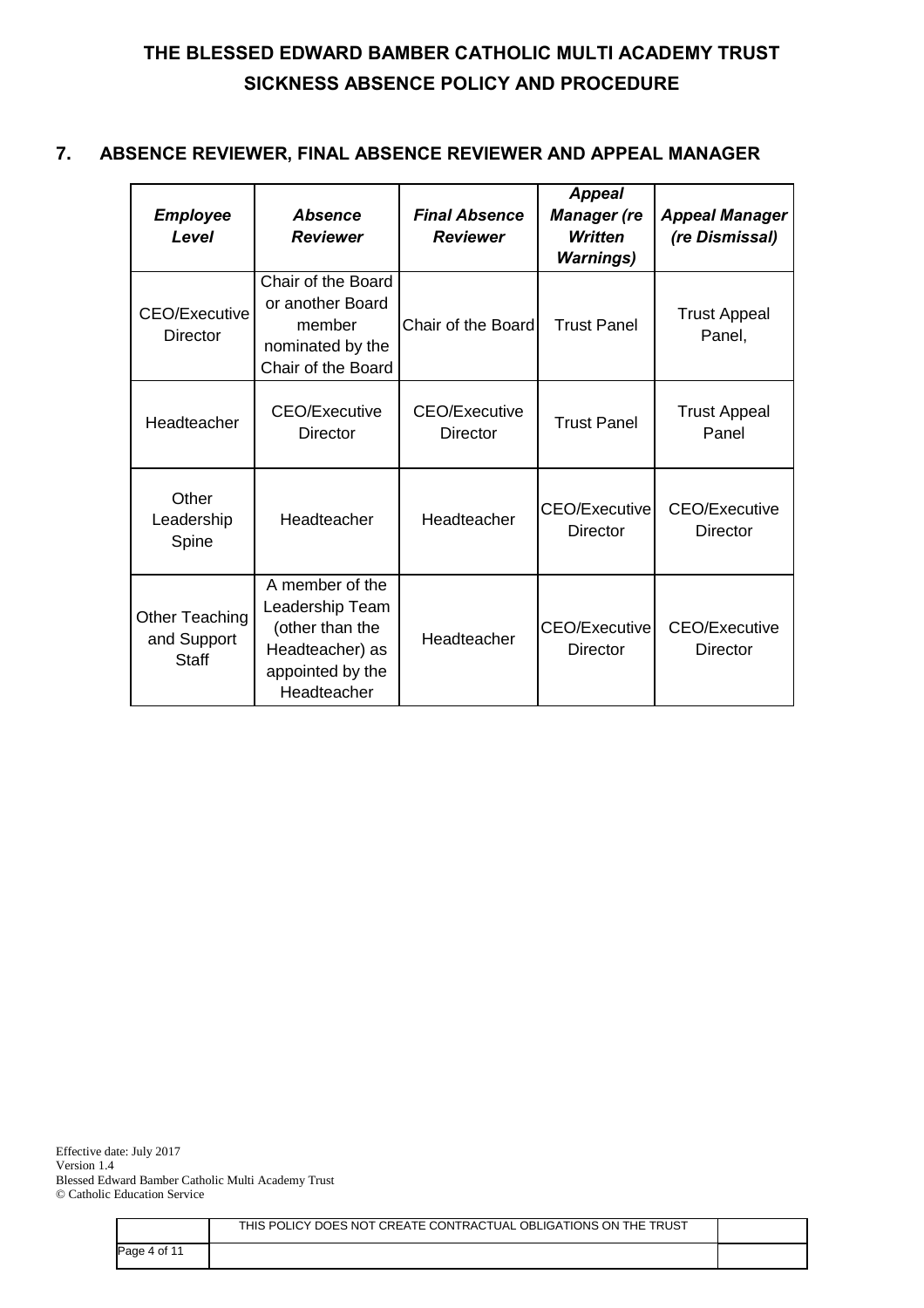## **8. INTERMITTENT PERSISTENT ABSENCE**

- 1.1 Persistent intermittent sickness absence can be defined as frequent short-term absences from work that are normally sporadic and attributable to minor ailments, in many cases unconnected.
- 1.2 Continuity of education for pupils is disrupted by frequent staff absence, notwithstanding the reasons behind the absence. It can only be addressed effectively through proper monitoring systems and effective management action.

## **Triggers**

- 1.3 Head teachers/nominated person are responsible for monitoring sickness absence levels with reference absence management information together with information from RTW discussions, and are accountable for determining when further consideration of an employee's absence record is necessary. Whilst each case of sickness absence should be considered individually, the following triggers will normally lead to a Formal Absence Review Meeting. Triggers for part-time staff will be pro-rata.
	- 1.1.1 Sickness absence of 10 or more working days in any 12 month period, **OR** 4 or more separate periods of sickness absence, during the course of a 12 month period.
	- 1.1.2 Any levels of absence which show a trend or pattern e.g. Friday Monday absences, monthly dates (e.g. last Friday every month) and any other notable dates

The trigger points are intended to provide clear guidelines on handling recurrent absence to ensure fairness and consistency, however, the Head teacher/nominated person should treat each individual case on its merits and where the reasons for recurrent absences are legitimate and are known to be temporary it may be appropriate to defer any action until the specific issue is resolved. i.e. problematic but short term medical condition such as tonsillitis where an operation is pending.

## **9. FORMAL ABSENCE REVIEW MEETINGS**

Instances of both intermittent and long term absences will not be treated separately or regarded as being exclusive of one another. Both may be considered together in determining whether to hold a formal absence review meeting and will be considered by the Absence Reviewer in deciding what action to take.

### 9.1 INTERMITTENT ABSENCE REVIEW MEETINGS

At least 5 working days before a formal Absence Review Meeting, the Absence Reviewer shall send you an Absence Report:

- 1.1.1 Setting out your absences from work indicating the reasons given for the absence
- 1.1.2 Setting out any suggestions made by you or the Academy to make reasonable adjustments to working arrangements that could reduce your absence or assist your return to work
- 1.1.3 Including copies of self-certificates, Statements of Fitness to Work from your doctor and all medical reports including those from Occupational Health.

|              | THIS POLICY DOES NOT CREATE CONTRACTUAL OBLIGATIONS ON THE TRUST |  |
|--------------|------------------------------------------------------------------|--|
| Page 5 of 11 |                                                                  |  |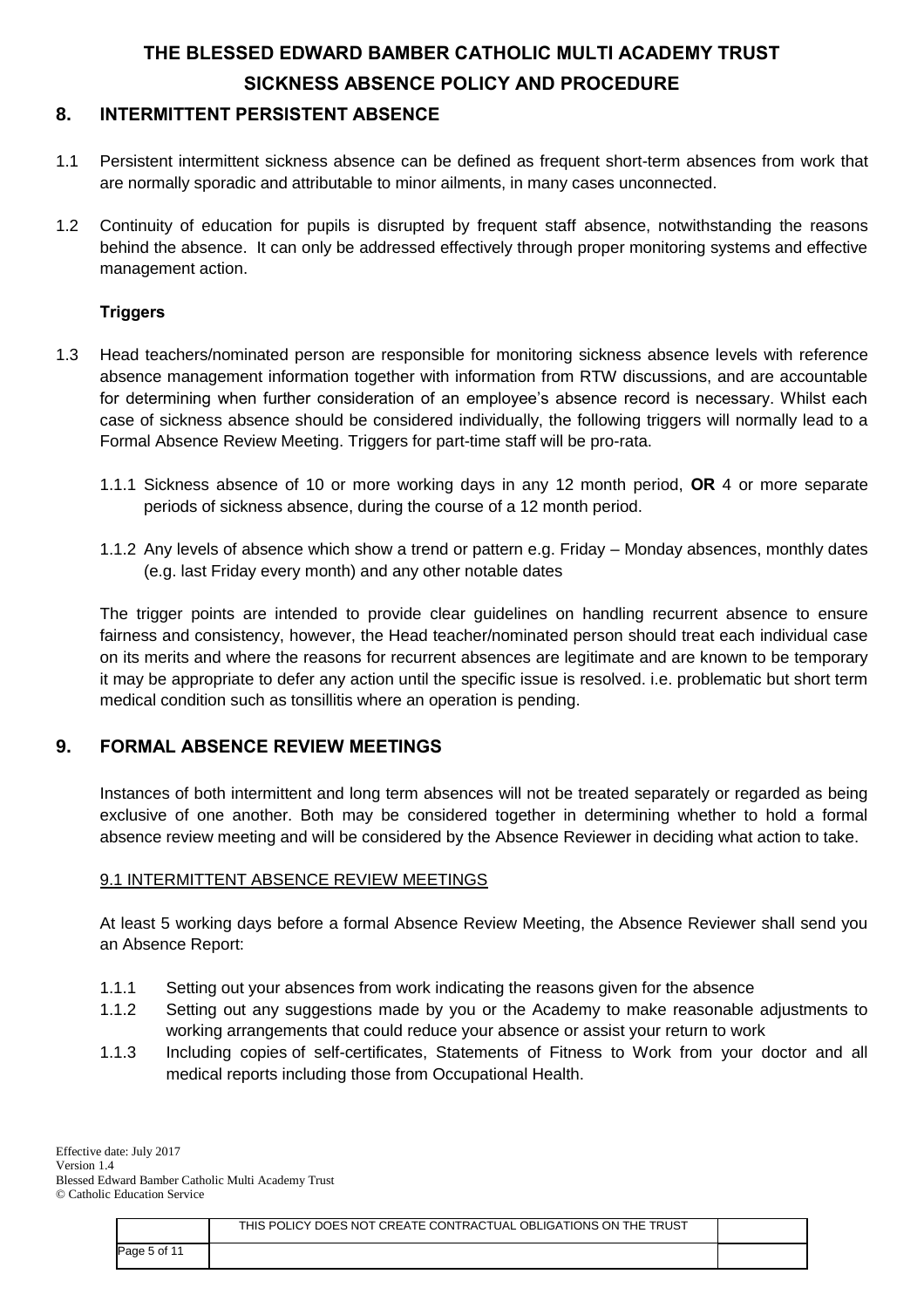At a formal Absence Review Meeting you will have the opportunity to:

- 1.1.1 Present any medical evidence in your possession
- 1.1.2 Make suggestions about managing your return to work, including any phased return to work or change in hours
- 1.1.3 Make suggestions of other reasonable adjustments that could be made

### 9.2 FORMAL INTERMITTENT ABSENCE RESPONSES

The Absence Reviewer may (in addition to making an occupational health referral) undertake the following responses:

#### 1.1.1 Propose reasonable adjustments to working arrangements

These will vary on a case by case basis depending on the medical condition identified.

- 1.1.2 Issue a First Written Caution (Stage 1)
	- 1.1.1.1 In the context of a persistent intermittent absence this is a caution that if you are absent from work for five or more days or three occasions in either of the next two six month periods you will be at risk of a Final Written Caution.
	- 1.1.1.2 The employee should be informed that attendance is continuously monitored.
	- 1.1.1.3 After 12 months from the initial Stage 1 meeting should the employee continue to meet targets set then attendance procedure will cease.

### 1.1.3 A Final Written Caution (Stage 2)

- 1.1.1.1 In the context of a persistent intermittent absence this is a caution that if you are absent from work for two or more days in either of the next two six month periods you will be at risk of a dismissal.
- 1.1.1.2 The employee should be informed that attendance is continuously monitored.
- 1.1.1.3 After 12 months from the initial Stage 2 meeting should the employee continue to meet targets set then attendance procedure will cease.

|              | THIS POLICY DOES NOT CREATE CONTRACTUAL OBLIGATIONS ON THE TRUST |  |
|--------------|------------------------------------------------------------------|--|
| Page 6 of 11 |                                                                  |  |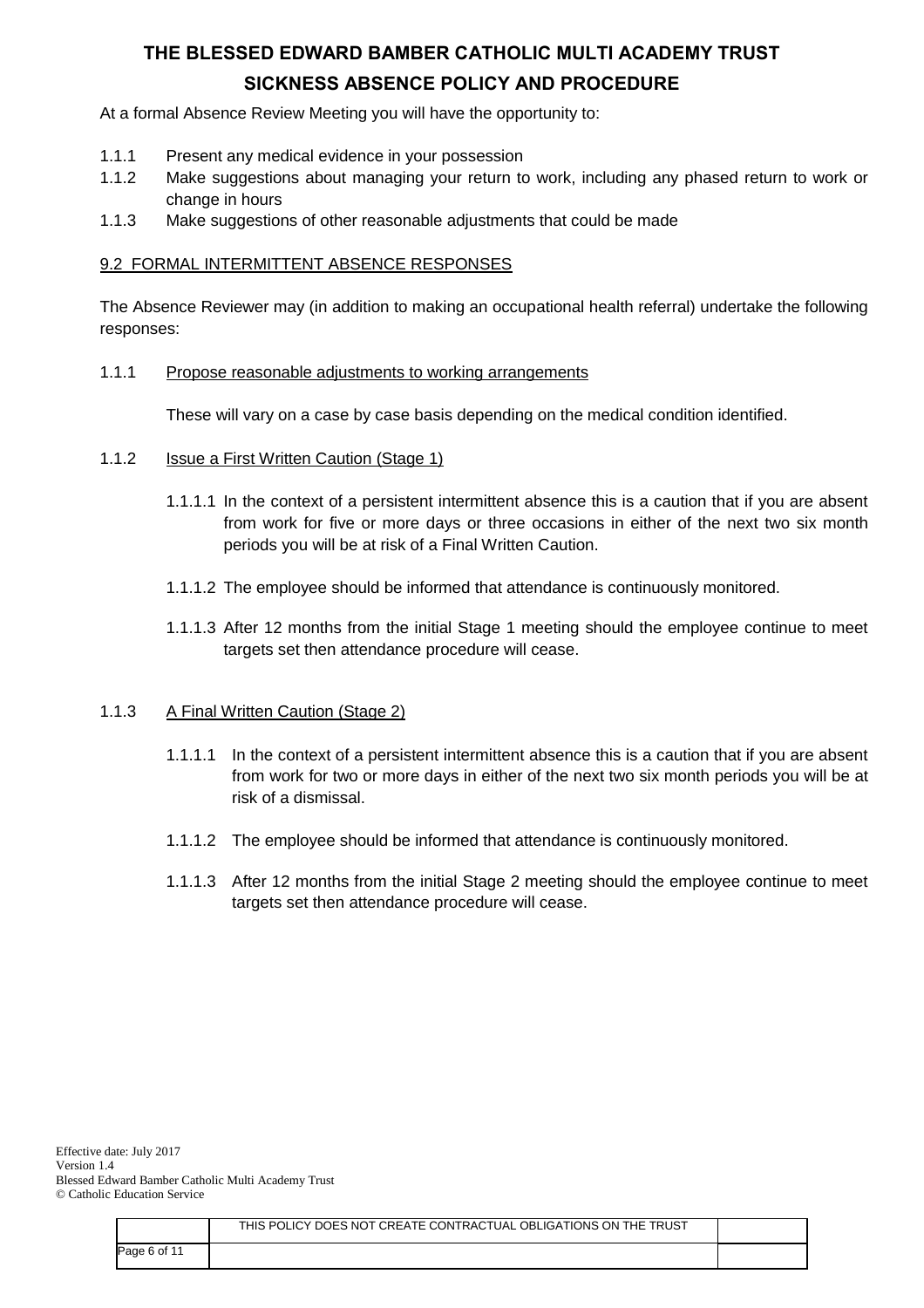### 1.2 The Final Absence Reviewer may undertake the following response:

#### 1.1.1 Dismissal with Notice

In coming to such a decision in relation to a case of persistent intermittent absence the Final Absence Reviewer will consider:

- (a) The total absence and pattern of absence
- (b) The available medical prognosis
- (c) Advice from occupational health
- (d) The reasons advanced for the absence
- (e) How long can the Academy/Trust effectively function without that contribution.
- (f) What additional demands has the persistent intermittent absence generated for other employees and the Academy/Trust
- (g) Whether other reasonable adjustments have been considered
- (h) Whether other reasonable adjustments have been made and if so whether they were effective

|              | THIS POLICY DOES NOT CREATE CONTRACTUAL OBLIGATIONS ON THE TRUST |  |
|--------------|------------------------------------------------------------------|--|
| Page 7 of 11 |                                                                  |  |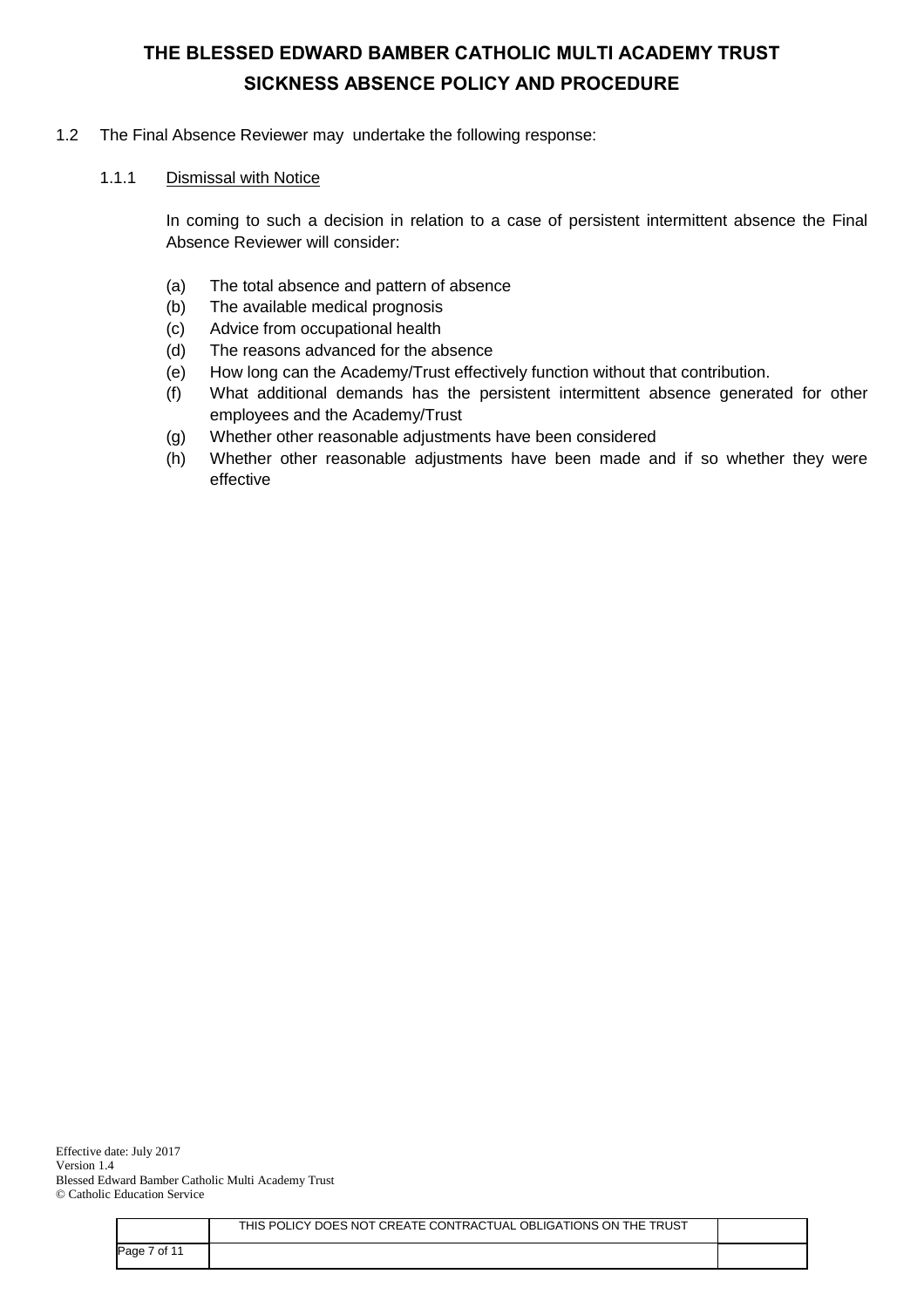### **10. LONG TERM ABSENCE**

Long-term absence is where an employee is absent from work for a considerable number of weeks or months as the result of an ongoing health problem. It can normally be distinguished from frequent intermittent absence, in that it tends to be continuous and usually can be traced to an underlying medical condition.

Where there is substantive medical evidence that an employee has a degenerative disease or potentially terminal illness advice should be sought from the CEO/Executive Director, at an early stage, as to whether these procedures should be suspended or alternative additional sensitivity built in.

## **Trigger**

An absence lasting 4 working weeks or more will lead to a Formal Absence Review Meeting.

### 10.1 LONG TERM ABSENCE REVIEW MEETINGS

- 1.1 Instances of both short and long term absences will not be treated separately or regarded as being exclusive of one another. Both may be considered together in determining whether to hold a formal absence review meeting and will be considered by the Absence Reviewer in deciding what action to take.
- 1.2 At least 5 working days before a formal Absence Review Meeting, the Absence Reviewer shall send you an Absence Report:
	- 1.1.1 Setting out your absences from work indicating the reasons given for the absence
	- 1.1.2 Setting out any suggestions made by you or the Academy to make reasonable adjustments to working arrangements that could reduce your absence or assist your return to work
	- 1.1.3 Including copies of self-certificates, Statements of Fitness to Work from your doctor and all medical reports including those from Occupational Health.
- 1.2 At a formal Absence Review Meeting you will have the opportunity to:
	- 1.1.1 Present any medical evidence in your possession
	- 1.1.2 Make suggestions about managing your return to work, including any phased return to work or change in hours
	- 1.1.3 Make suggestions of other reasonable adjustments that could be made

|              | THIS POLICY DOES NOT CREATE CONTRACTUAL OBLIGATIONS ON THE TRUST |  |
|--------------|------------------------------------------------------------------|--|
| Page 8 of 11 |                                                                  |  |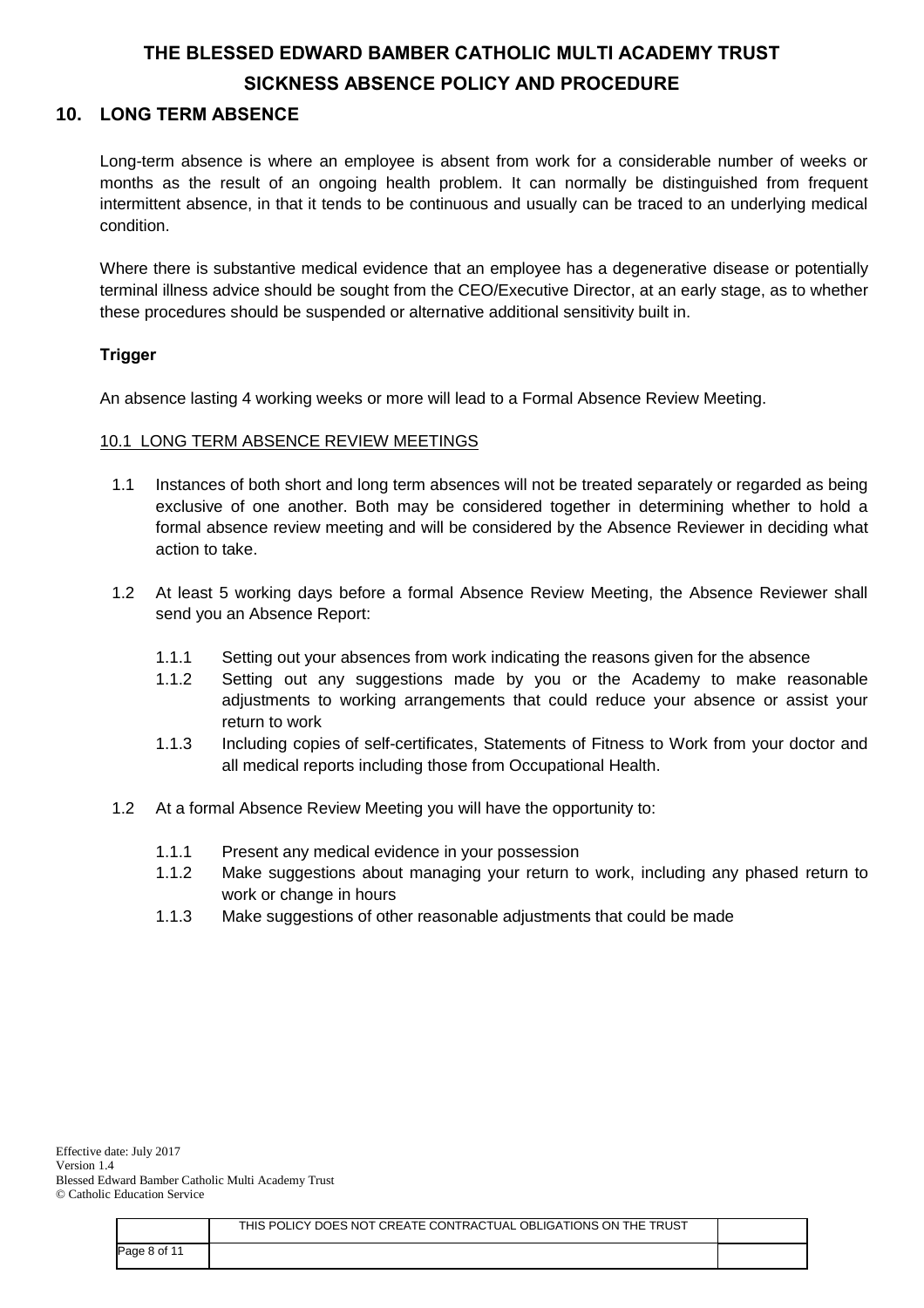### 10. 2 LONG TERM ABSENCE FORMAL RESPONSES

The Absence Reviewer may (in addition to making an occupational health referral) undertake the following responses:

### 1.1.1 Propose reasonable adjustments to working arrangements

These will vary on a case by case basis depending on the medical condition identified.

### 1.1.2 Issue a First Written Caution (Stage 1

- 1.1.1.1 In the context of a long term sickness absence this is a caution that if you are not fully back to work within between 4-12 working weeks there will be a further Formal Absence Review Meeting. The precise number of working weeks will be set by reference to the available medical evidence.
- 1.1.1.2 The employee should be informed that attendance is continuously monitored and if further action is triggered under this policy within the following 6 months, such action will begin at Stage 2 of the procedure.
- 1.1.1.3 After 12 months from the initial Stage 1 meeting should the employee continue to meet targets set then the attendance procedure will cease. However, if the triggers are hit again then this procedure will continue.

### 1.1.3 A Final Written Caution (Stage 2)

- 1.1.1.1 In the context of long term sickness absence this is a caution that if you are not fully back to work within between 4-12 working weeks you will be referred to the Final Absence Reviewer which could lead to termination of employment. The precise number of working weeks will be set by reference to the available medical evidence.
- 1.1.1.2 The employee should be informed that attendance is continuously monitored and if further action is triggered under this policy within the following 12 months, such action will begin at the Final Absence Stage of the procedure.
- 1.1.1.3 After 12 months from the Stage 2 meeting should the employee continue to meet targets set then attendance procedure will cease. However, if the triggers are hit again then this procedure will continue.
- 1.2 The Final Absence Reviewer may undertake the following response:

#### Dismissal with Notice

In coming to such a decision in relation to a case of long term absence, the Final Absence Reviewer will consider:

- (a) The available medical prognosis
- (b) Advice from occupational health

Effective date: July 2017 Version 1.4 Blessed Edward Bamber Catholic Multi Academy Trust © Catholic Education Service

|              | THIS POLICY DOES NOT CREATE CONTRACTUAL OBLIGATIONS ON THE TRUST |  |
|--------------|------------------------------------------------------------------|--|
| Page 9 of 11 |                                                                  |  |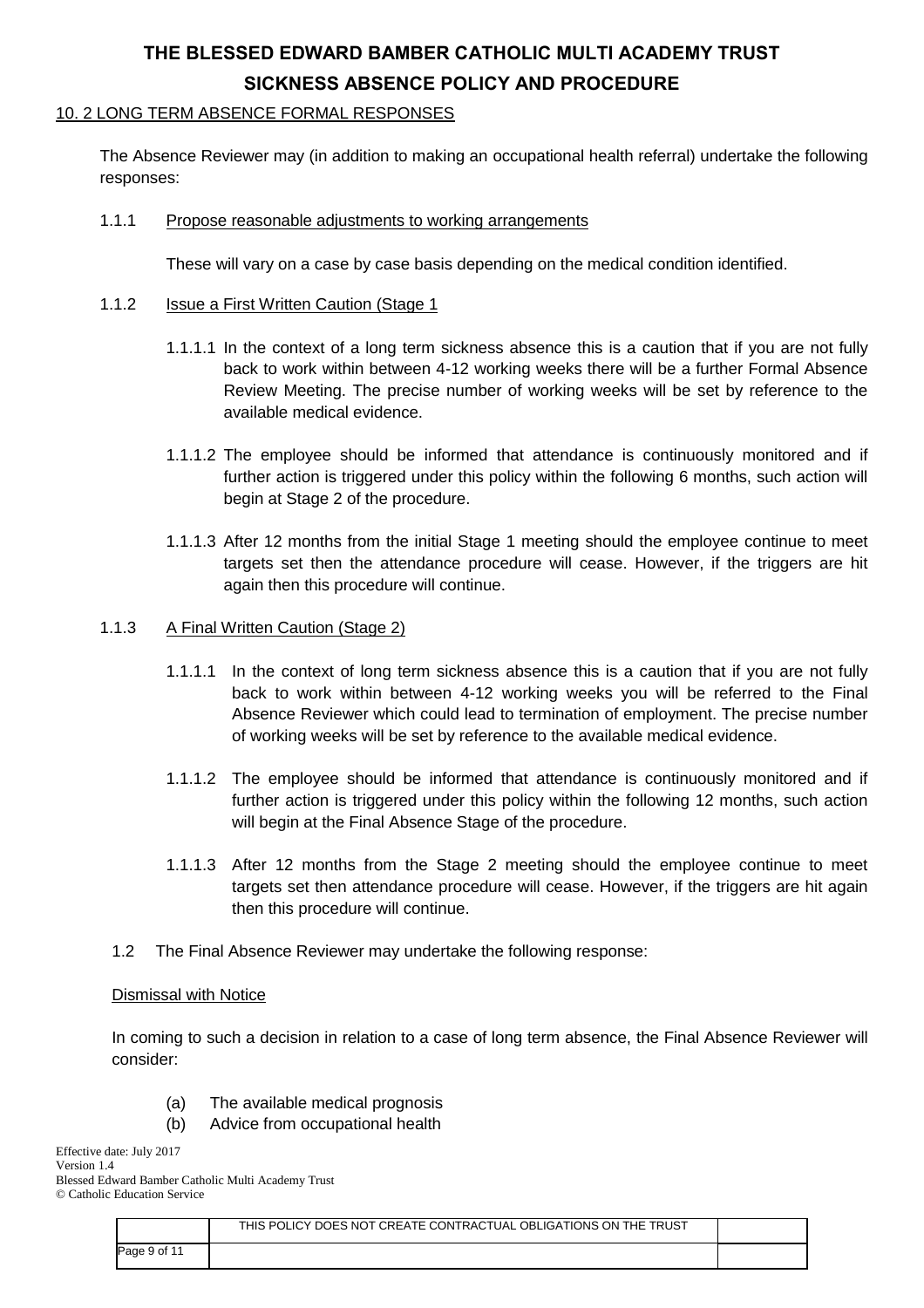- (c) Is complete recovery likely and, if so, when.
- (d) How long can the Trust effectively function without that contribution.
- (e) What additional demands has the absence generated for other employees and the Trust
- (f) Whether alternative employment or a transfer is available, suitable and acceptable
- (g) Whether Ill-health retirement has been explored.
- (h) Whether other reasonable adjustments have been considered
- (i) Whether other reasonable adjustments have been made and if so whether they were effective

### **11. APPEALS**

- 1.1 You may appeal against a written caution by writing to the Clerk to the Board within 5 working days of being sent a caution.
- 1.2 You may appeal against a dismissal on notice by writing to the Clerk to the Board within 10 working days of being sent the notification of termination.
- 1.3 The fact of the appeal does not delay the commencement of any period under any caution or of any notice period.
- 1.4 If your contract contains a payment in lieu of notice clause the Trust may exercise that clause to bring your contract to an end with immediate effect.
- 1.5 Any appeal should normally be heard within 20 working days of the Trust receiving your appeal.

### **12. TRUST PANELS**

- 1.1 Trust Absence and Appeal Panels shall comprise three members not previously involved in the matter .
- 1.2 In the event that there are insufficient numbers of Trust Members available to participate in a Panel, the Chair of the Board may appoint associate members to solely participate in the appropriate Panel, taking advice as necessary from the Diocesan Schools Commission.

### **13. COMPANION**

- 1.1 If you are the subject of any formal absence review meeting, you may be accompanied by a companion who must be either a willing work colleague not involved in the substance of absence issues related to you or an accredited trade union representative of a union recognised by the Trust.
- 1.2 You must let the relevant Reviewer or Manager know who your companion will be at least one working day before the relevant meeting.
- 1.3 If you have any particular need, for example, a disability, you can also be accompanied by a suitable helper.
- 1.4 Your companion can address the meeting in order to:

| Effective date: July 2017                          |  |
|----------------------------------------------------|--|
| Version 1.4                                        |  |
| Blessed Edward Bamber Catholic Multi Academy Trust |  |
| © Catholic Education Service                       |  |
|                                                    |  |

|               | THIS POLICY DOES NOT CREATE CONTRACTUAL OBLIGATIONS ON THE TRUST |  |
|---------------|------------------------------------------------------------------|--|
| Page 10 of 11 |                                                                  |  |